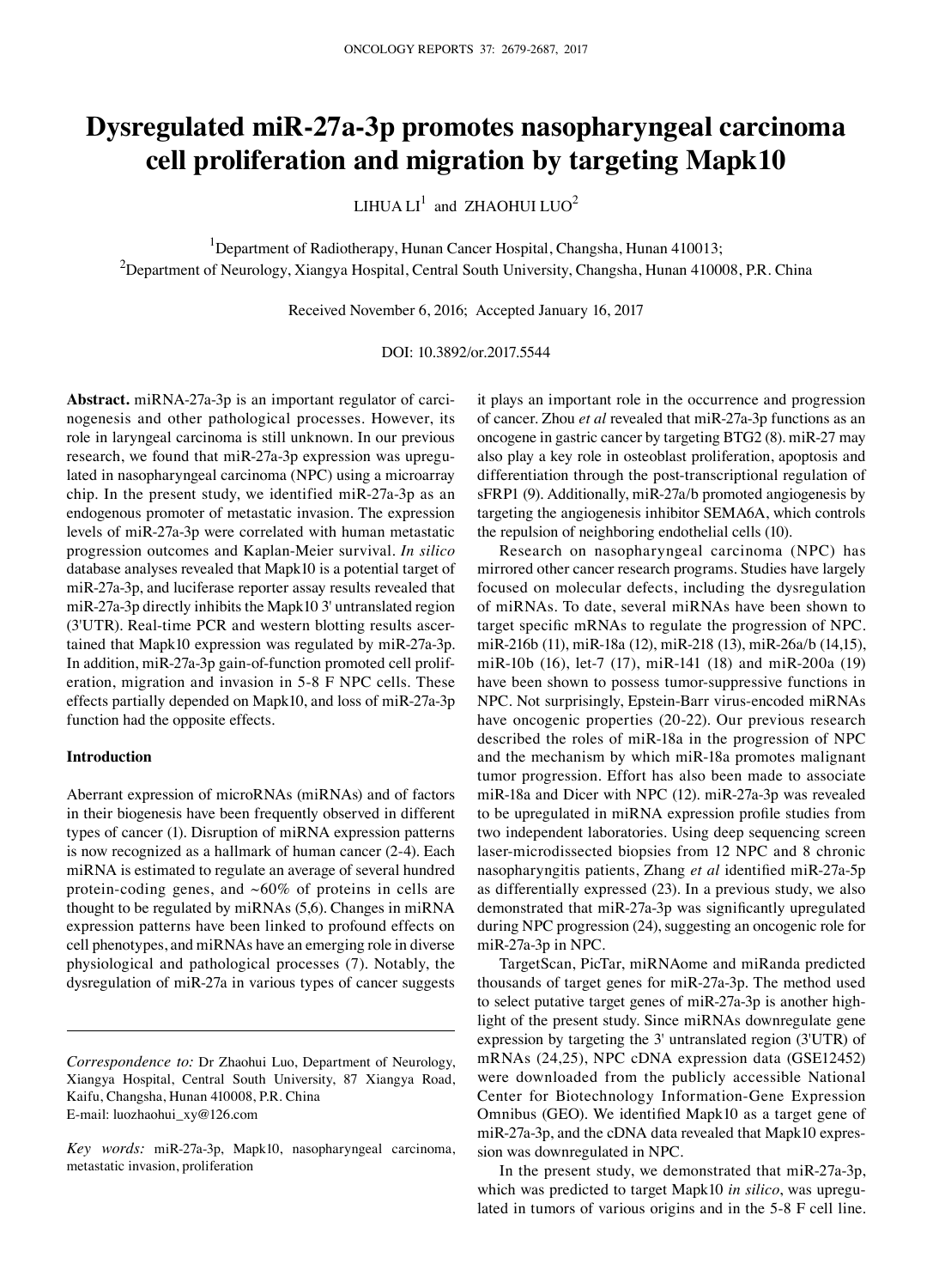Furthermore, we determined that Mapk10 expression was inversely correlated with miR-27a-3p expression, suggesting that miR-27a-3p may regulate Mapk10. Our results indicated that miR-27a-3p directly binds to and downregulates Mapk10 levels *in vitro*. Importantly, the miR-27a-3p-mediated increase in NPC cell proliferation, migration and invasion partially depended on Mapk10. Altogether, our results demonstrated that miR-27a-3p regulates Mapk10 and provide evidence for the development of novel cancer therapies.

## **Materials and methods**

*Cell lines and human subjects.* The NPC cell lines 5-8 F, 6-10 B and HK-1 (Cancer Research Institute of Central South University, Changsha, China) were cultured in RPMI-1640 medium supplemented with penicillin G (100 U/ml), streptomycin (100 mg/ml) and 10% fetal calf serum (FCS). Immortalized normal nasopharynx epithelial NP69 cells were cultured in RPMI-1640 medium supplemented with penicillin G (100 U/ml), streptomycin (100 mg/ml), 10% FCS and growth factors. The cells were grown at 37̊C in a humidified atmosphere of  $5\%$  CO<sub>2</sub> and were routinely sub-cultured using 0.25% (w/v) trypsin-EDTA solution.

*Ethical standards.* All procedures were in accordance with the standards of the relevant Ethics Committees for human experimentation (institutional and national) and with the 1964 and later versions of the Declaration of Helsinki.

*Vectors, oligonucleotides, antibodies and siRNA.* Synthetic miRNA mimics and 2'-*O*-methyl-modified inhibitors, 'antagomiRs', were purchased from the GenePharma Company (Shanghai, China). An miR-insensitive Mapk10 construct was purchased from GeneCopoeia Company (Guangzhou, China). The rabbit anti-human Mapk10 antibody was purchased from Cell Signaling Technology, Inc. (Beverly, MA, USA). The Mapk10 siRNA (S11163) was purchased from Life Technologies Company (Shanghai, China). The Mapk10-3 siRNA produced the best results and was used in subsequent experiments.

*Quantitative real-time PCR.* Expression of the miRNAs was evaluated using SYBR-Green quantitative real-time RT-PCR (Takara, Dalian, China). Total RNA was extracted from cells and samples using TRIzol® reagent (Invitrogen, Carlsbad, CA, USA). The individual miRNA qPCR Quantitation kits were purchased from GenePharma Company. The quantitative PCR was performed according to the manufacturer's instructions. The qPCR cycle was 98̊C for 2 min, 40 cycles of 95̊C for 15 sec, and 60̊C for 30 sec. A final melting curve analysis (60-95̊C) was included. The standard curve had a slope of  $\sim$ -3.32 ( $\sim$ 100% efficiency). The miRNA PCR results were quantified using the 2<sup>-ΔΔCt</sup> method against U6 for normalization. The mRNA PCR quantification used the  $2-\Delta\Delta CL$  method against GAPDH for normalization. The data are representative of the means of 3 experiments. The following RT-PCR primers were used: miR-27a-3p F, TTCACAGTGGCTAAGTTCCGC; Mapk10 F, CTTCCCAGATTCCCTCTTCC and Mapk10 R, GCTGGGTCATACCAGACGTT; GAPDH F, GAGTCAAC GGATTTGGTCGT and GAPDH R, TTGATTTTGGAGG GATCTCG.

*MTT assay.* Cells (5-8 F) were seeded at a density of  $2x10<sup>3</sup>$  cells/well in 96-well plates 24 h before transfection. The cells were incubated in growth medium for 24 h. A volume of  $20 \mu$ l of MTT solution (5 mg/ml) was added to each well, and the plates were incubated at 37̊C for an additional 4 h. The media was removed, and 150  $\mu$ l dimethyl sulfoxide (DMSO) was added to each well. The plates were shaken for 10 min to dissolve the MTT formazan crystals. The optical density (OD) of each well was determined with a scanning multi-well spectrophotometer at a wavelength of 490 nm. The experiment was repeated 3 times, and 6 parallel samples were assessed each time.

*Wound closure assay.* The cells were transfected with synthetic miRNA mimics or the 2'-*O*-methyl-modified inhibitors in a 6-well dish until they reached 90% confluency. A wound was created using a sterile  $10-\mu l$  pipette tip, and then the dish was washed with 1X phosphate-buffered saline (PBS) to remove detached cells. Subsequently, the cells were cultured in medium with 2% serum and treated with 5 mM hydroxyurea (26). Migration at the wound site was documented using a microscope (Nikon Corporation, Tokyo, Japan) at different time-points (0, 24 and 48 h).

*Transwell migration assay.* Before the cells were seeded, Corning Costar Transwell 24-well plates  $(8-\mu m)$  pores) Corning, Corning, NY, USA) were coated with Matrigel (BD Biosciences, Franklin Lakes, NJ, USA) and placed in the cell culture hood for 1 h at  $37^{\circ}$ C. A total of  $1x10^5$  cells were seeded in the wells after they were transfected, and were cultured in medium with 2% serum. Normal growth medium was placed in the bottom wells. The cells were then allowed to migrate for 24 or 48 h. The migrated cells were fixed with 100% methanol for 1 min and allowed to air dry. The cells that invaded the lower surface of the membrane were stained by dipping the inserts in a staining solution for 20 min. The stained cells were then counted.

*Western blotting assay.* The protein used for western blotting was extracted using mRIPA buffer containing protease inhibitors (50 mM Tris, pH 7.4; 100 mM NaCl; 1% Nonidet P-40; 0.5% deoxycholic acid; 0.1% SDS; 10  $\mu$ g/ml aprotinin; 10  $\mu$ g/ml leupeptin; and 1 mM PMSF). The proteins were quantified using the BCA™ protein assay kit (Pierce, Rockford, IL, USA). The western blotting system was established using a Bio-Rad Bis-Tris gel system according to the manufacturer's instructions (Bio-Rad, Hercules, CA, USA). The primary antibodies were prepared in 5% blocking buffer. The primary antibody (against Mapk10 or GAPDH) was incubated with the membrane overnight at 4̊C. The membrane was then briefly washed, and incubated with a secondary antibody for 1 h at room temperature. Finally, a 40:1 peroxide:luminol solution was added to cover the blot surface, and the blot was incubated for 5 min at room temperature. The signals were captured and the band intensity was quantified using the Bio-Rad ChemiDoc XRS system.

*Luciferase assay.* Human Mapk10 oligonucleotides (44-60 bp), in which miR-27a-3p binding sites were present (WT) or deleted (MUT), were inserted into the *Spe*I and *Hind*III sites of the multiple cloning sites in the pMIR-REPORT vector to create recombinant plasmids according to the manufacturer's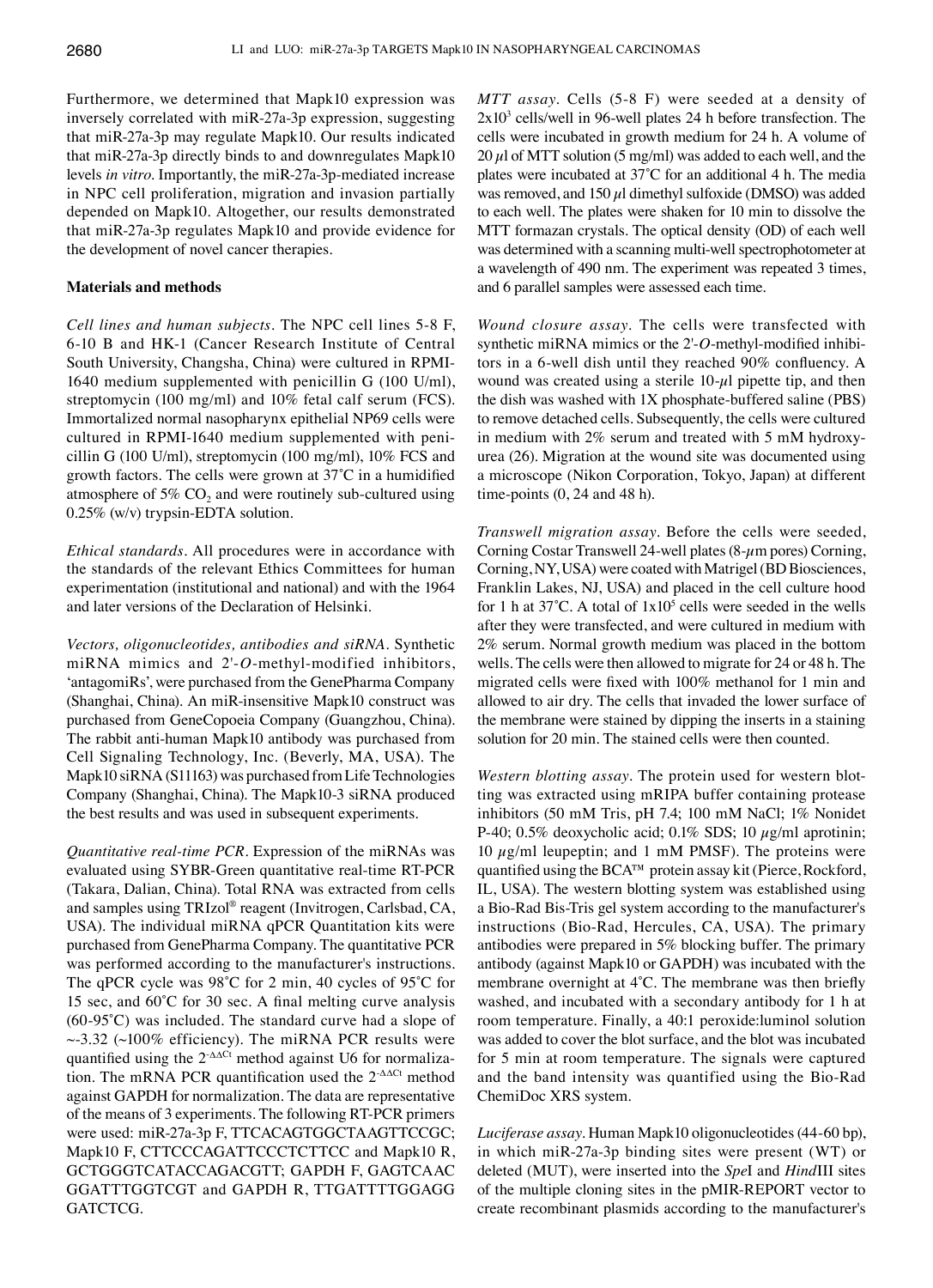

Figure 1. miRNA microarray analysis of 12 NPC cases and 6 control samples of healthy nasopharyngeal epithelial tissue. (A) SAM was determined using significance analysis of microarray data. (B) miRNA data were clustered by Cluster3.0. Red represents high expression, and green represents low expression NPC, nasopharyngeal carcinoma.

instructions. The oligonucleotide sequences used were as follows: WT Mapk10 F, CTAGTAAAGTGCTTTCCTGAGC ACTTAAGGAGGCACTGTGAAACATCTTGGTTATGTA CAAGA; WT Mapk10 R, GCTTTCTTGTACATAACCAAG ATGTTTCACAGTGCCTCCTTAAGTGCTCAGGAAAGC ACTTTA; MUT Mapk10 F, CTAGTAAAGTGCTTTCCTG AGCA-GGAGGC-ACATCTTGGTTATGTACAAGA; and MUT Mapk10 R, GCTTTCTTGTACATAACCAAGATGT-G CCTCCT-GCTCAGGAAAGCACTTTA.

Cells (5-8 F) were seeded at 5x104 cells/well in RPMI-1640 medium in a 24-well plate. miR-27a-3p or miR-nc (50 nM), along with 0.4  $\mu$ g pMIR-REPORT luciferase plasmid containing WT-Mapk10 or MUT-Mapk10 oligonucleotides (as aforementioned) and  $0.08 \mu$ g pRL-TK plasmid, were cotransfected into 5-8 F cells using Attractene transfection reagent (Qiagen, Hilden, Germany). After a 48-h incubation, the cells were lysed in cell culture luciferase lysis buffer (CLLB), and the luciferase activity was analyzed using a Dual-Luciferase Reporter Assay System (Promega, Madison, WI, USA). The ratio of *Renilla* luciferase to firefly luciferase was calculated. All experiments were performed in triplicate.

*Clinical specimens.* Snap-frozen NPC biopsies were obtained from NPC patients. Healthy nasopharyngeal epithelial samples

from biopsy-negative cases were used as a control. The samples were obtained from Hunan Cancer Hospital, Central South University. The patients were informed concerning sample collection and signed informed consent forms. Collection and use of the tissue samples was approved by the Ethical Review Committees of Hunan Cancer Hospital.

*Statistical analysis.* Survival data were analyzed using Kaplan-Meier analyses. The log-rank and  $\chi^2$  tests were used to identify differences between survival curves according to miR-27a-3p and Mapk10 status. The data, including those from the qRT-PCR experiments, are represented as the mean ± standard deviation. The Mann-Whitney U test was used to compare the expression of miR-27a-3p in different NPC stages. The intensity values from the miRNA array were analyzed by SAM. The statistical analyses were performed using SPSS 22.0. All p-values were two-sided, and p-values <0.05 were considered significant. Cronbach's  $\alpha$  was calculated using SPSS and used to evaluate agreement between the two pathologists.

#### **Results**

*Expression of miR-27a-3p in the NPC samples and cell lines.* In our previous study, we investigated miRNA expression in NPC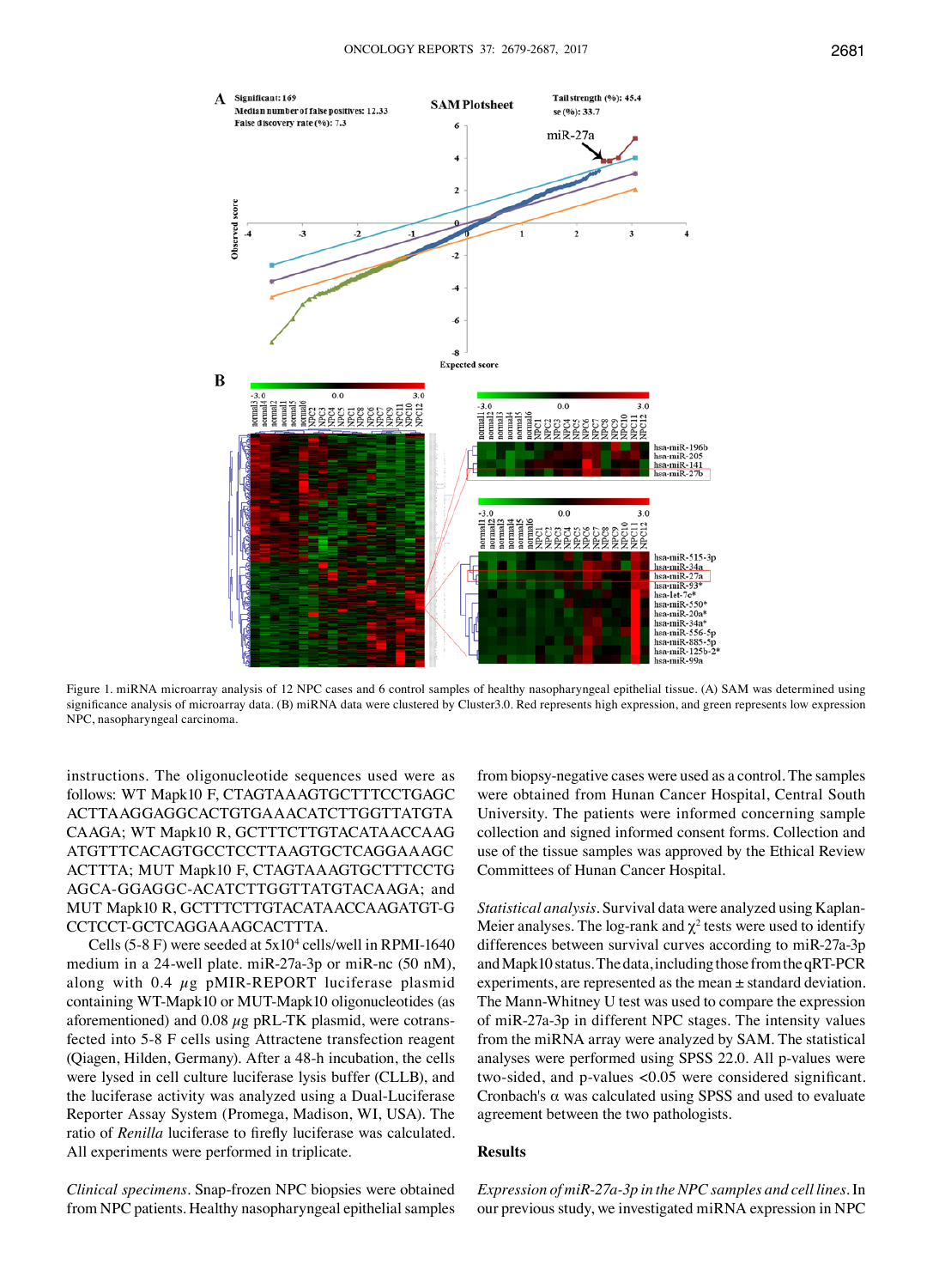

Figure 2. Expression level of miR-27a-3p in NPC samples and cell lines. (A) RT-PCR analysis of miR-27a-3p was performed in the 5-8 F, 6-10B and HK-1 cell lines and in the immortalized nasopharyngeal epithelial cell line NP69 (\*\*\*p<0.001). Compared to that in the control, the expression of miR-27a-3p was clearly upregulated in the 5-8 F, 6-10B and HK-1 cell lines. (B) Real-time RT-PCR analysis of miR-27a-3p was performed for 68 NPC patient samples and 21 control samples (\*\*\*p<0.001). Compared to that in the control samples, the expression of miR-27a-3p was clearly upregulated in the NPC samples. The expression of miR-27a-3p was normalized to U6. The data are presented as the mean  $\pm$  SD of 3 replicates. (C) Kaplan-Meier curves are shown for patients according to tumor expression of miR-27a-3p. Differences among the survival curves are shown. NPC death was significantly associated with the expression of miR-27a-3p. Lower overall patient survival (n=48) was associated with higher miR-27a-3p expression (p<0.05). NPC, nasopharyngeal carcinoma.

samples using microarray chips (24). In the present study, we reanalyzed the miRNAs array data by SMA (Fig. 1A) and then clustered the miRNA data using Cluster3.0, as shown in Fig. 1B. Using dendrogram-based methods for clustering, compared to 6 samples of healthy nasopharyngeal epithelial tissue, miR-27a-3p was upregulated in 12 NPC samples (Fig. 1B). In the present study, we evaluated miR-27a-3p expression in 68 NPC and 21 healthy nasopharyngeal epithelial tissue samples by quantitative real-time PCR. We also confirmed that miR-27a-3p was associated with the progression of NPC, as the expression of miR-27a-3p in NPC samples was increased when compared to the healthy control samples (Fig. 2B) and in addition gradually increased with clinical stage (Table I). We also examined the expression of miR-27a-3p in the 5-8 F, 6-10 B and HK-1 NPC cell lines (Fig. 2A). This analysis ascertained that the expression of miR-27a-3p was greater in the NPC cell lines compared to the healthy nasopharynx epithelial cell line NP69. Kaplan-Meier plots were constructed using the real-time PCR results (n=48). Increased survival was associated with low miR-27a-3p expression [Fig. 2C; hazard ratio, 0.4289; 95% confidence interval (CI), 0.8465-1.737; p=0.0118], indicating that death from NPC was associated with high levels of miR-27a-3p (p<0.05). Subsequently, we analyzed the association of the characteristics of 68 NPC samples, including age, gender, lymph node metastasis, clinical stage and EBV (VCA-IgA), with miR-27a-3p expression (Table I). This analysis indicated that miR-27a-3p expression was not associated with age or gender but was associated with lymph node metastasis, clinical stage and EBV (VCA-IgA). From these data, we determined that miR-27a-3p expression was upregulated in NPC samples and cell lines and was correlated with NPC survival, lymph node metastasis, clinical stage and EBV (VCA-IgA). These results indicate that this molecule is involved in the progression of NPC.

*miR-27a-3p promotes 5-8 F cell proliferation, migration and invasion in vitro.* To explore the role of miR-27a-3p in NPC 5-8 F cells, we transfected miR-27a-3p mimics (miR-27a-3p) and negative control (miR-nc) or miR-27a-3p inhibitors (anti-miR-27a-3p) and inhibitor control (anti-nc) into 5-8 F cells. MTT, cell wound closure and Transwell with Matrigel (BD Biosciences) assays were performed *in vitro* to determine

|                     | Table I. The clinical data of $\text{miR-27a-3p}$ expression in NPC |  |
|---------------------|---------------------------------------------------------------------|--|
| patients $(n=68)$ . |                                                                     |  |

|                                      | $miR-27-3p$ |                 |                |          |                   |
|--------------------------------------|-------------|-----------------|----------------|----------|-------------------|
| Clinicopatho-<br>logical<br>features | $\mathbf n$ | High<br>$(3-4)$ | Low<br>$(0-2)$ | $\chi^2$ | P-value           |
| Sex                                  |             |                 |                | 1.434    | 0.231             |
| Male                                 | 38          | 28              | 10             |          |                   |
| Female                               | 30          | 18              | 12             |          |                   |
| Age (years)                          |             |                 |                | 0.249    | 0.618             |
| $\geq 50$                            | 42          | 20              | 22             |          |                   |
| $50$                                 | 26          | 14              | 12             |          |                   |
| Lymph node<br>metastasis             |             |                 |                | 7.857    | 0.005             |
| Yes                                  | 46          | 35              | 9              |          |                   |
| N <sub>o</sub>                       | 22          | 10              | 12             |          |                   |
| Clinical stage                       |             |                 |                | 11.118   | 0.01 <sup>a</sup> |
| $I-II$                               | 25          | 7               | 18             |          |                   |
| III-IV                               | 43          | 30              | 13             |          |                   |
| EBV (VCA-IgA)                        |             |                 |                | 5.427    | 0.02              |
| $\geq 1:10^{+}$                      | 53          | 46              | 7              |          |                   |
| $\leq 1:10^{+}$                      | 15          | 9               | 6              |          |                   |

NPC, nasopharyngeal carcinoma. <sup>a</sup>Statistical significance between clinical stage I-II and III-IV.

the roles of miR-27a-3p in the development of NPC, including its effect on cell growth, migration and invasion. The MTT assay revealed that miR-27a-3p overexpression increased cell viability. In contrast, the miR-27a-3p inhibitor (antimiR-27a-3p) obviously inhibited growth compared to the inhibitor control (Fig. 3A). The wound healing (Fig. 3B) and Transwell invasion assays (Fig. 3C and D) showed the same result; compared to the controls, miR-27a-3p promoted NPC cell proliferation, migration and invasion *in vitro*. In contrast, the miR-27a-3p inhibitor obviously inhibited the growth and invasion of NPC cells.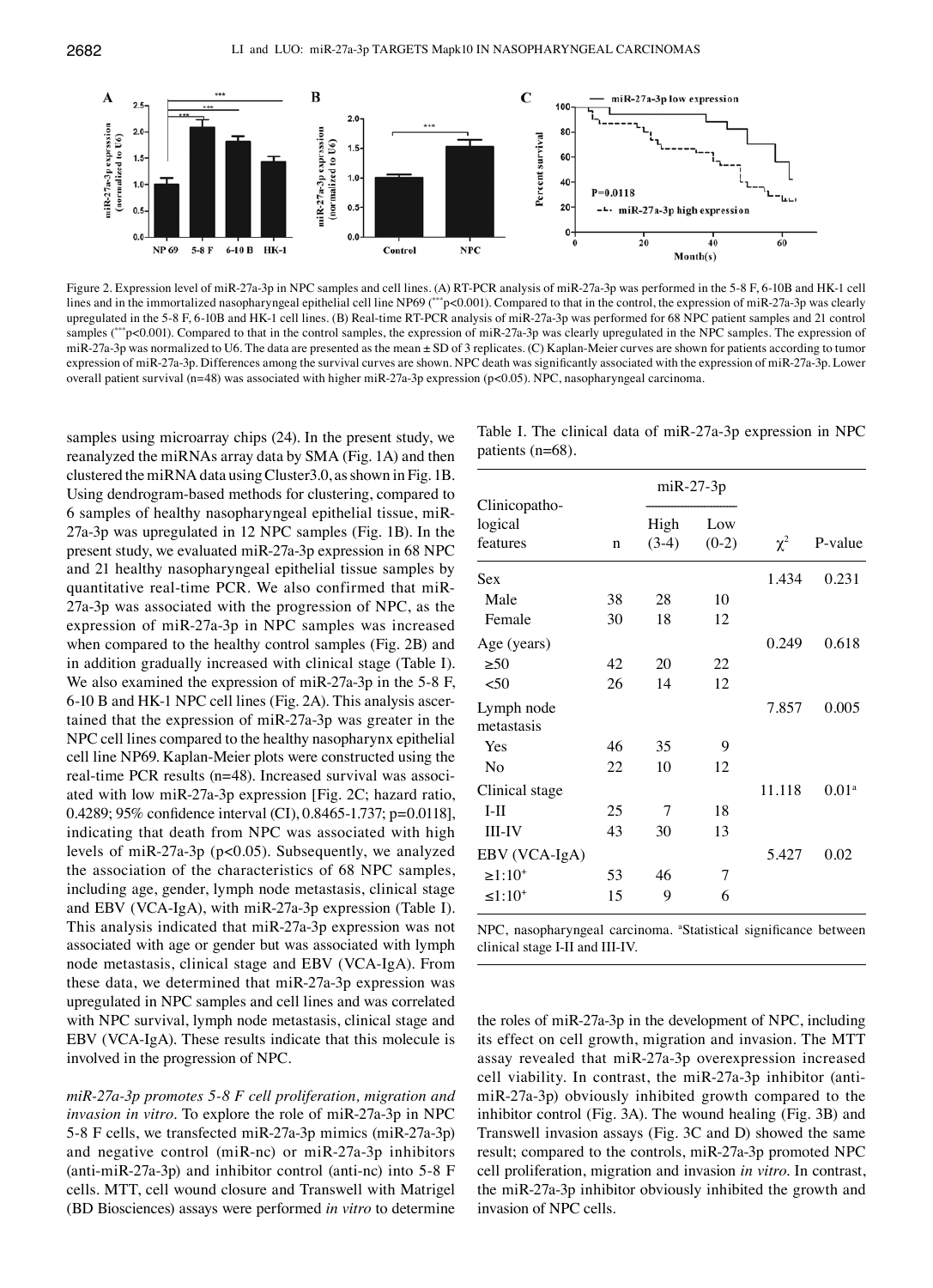

Figure 3. miR-27a-3p promotes tumor cell growth and invasion *in vitro*. (A) miR-27a-3p promoted tumor cell growth. The MTT cell viability assay revealed that miR-27a-3p increased cell viability. The MTT assay was performed after transfection of miR-27a-3p mimics or an miR-27a-3p inhibitor into the 5-8 F cells. Overexpression of miR-27a-3p increased 5-8 F cell proliferation. The miR-27a-3p inhibitor significantly inhibited the growth of 5-8 F cells. The data represent the mean values of 3 experiments, each performed in triplicate. The data are shown as the mean ± SD. (B) miR-27a-3p promoted tumor cell migration *in* vitro. The wound healing assay revealed that miR-27a-3p promoted the migration and mobility of 5-8 F cells. Overexpression of miR-27a-3p using mimics clearly promoted wound gap closure in a time-dependent manner. Knockdown of miR-27a-3p using chemically synthesized miR-27a-3p inhibitors delayed wound gap closure. (C) The Transwell migration assay revealed that miR-27a-3p increased invasion ability. Representative images of the migrated stained cells are shown. (D) Cells were counted in five randomly selected areas, and statistical analyses were performed using SPSS 22.0. The data are shown as the mean ± SD (\*\*\*p<0.001; two-sided Student's t-test). The experiment was repeated in 5-8 F cells.



Figure 4. miR-27a-3p targets Mapk10 and downregulates endogenous Mapk10 expression in 5-8 F cells. (A) Schematic representation of the 3'UTR of Mapk10. The red bars show the predicted miR-27a-3p binding sites in the 3'UTR of Mapk10. The mature miR-27a-3p sequence is shown aligned to the target sites. LUC-Mapk10-WT represents the Mapk10 3'UTR containing miR-27a-3p binding sites (WT); LUC-Mapk10-MUT represents the Mapk10 3'UTR in which the miR-27a-3p binding sites were deleted (MUT). (B) Luciferase activity assay. The reporter constructs, in which the Mapk10 3'UTR was either the wild-type form or was missing the miR-27a-3p binding sites (LUC-Mapk10-WT or LUC-Mapk10-MUT), were cloned downstream of the luciferase open reading frame. Cells (5-8 F) were co-transfected with a luciferase construct and miR-27a-3p mimics or control miRNA. *Renilla* constructs were also cotransfected as an internal control. Luciferase activity was normalized to Renilla luciferase activity. The data are presented as the mean  $\pm$  SD of two experiments with 6 replicates (Student's t-test, \*\*\*p<0.001). (C) miR-27a-3p downregulated the endogenous expression of Mapk10, as shown by real-time PCR. Real-time PCR for Mapk10 was performed 48 h after the transfection of miR-27a-3p mimics or their inhibitor. GAPDH was used as an internal control (Student's t-test; \*p<0.05, \*p<0.01). (D) Endogenous Mapk10 protein expression was downregulated by miR-27a-3p. The results were similar to those obtained with real-time PCR.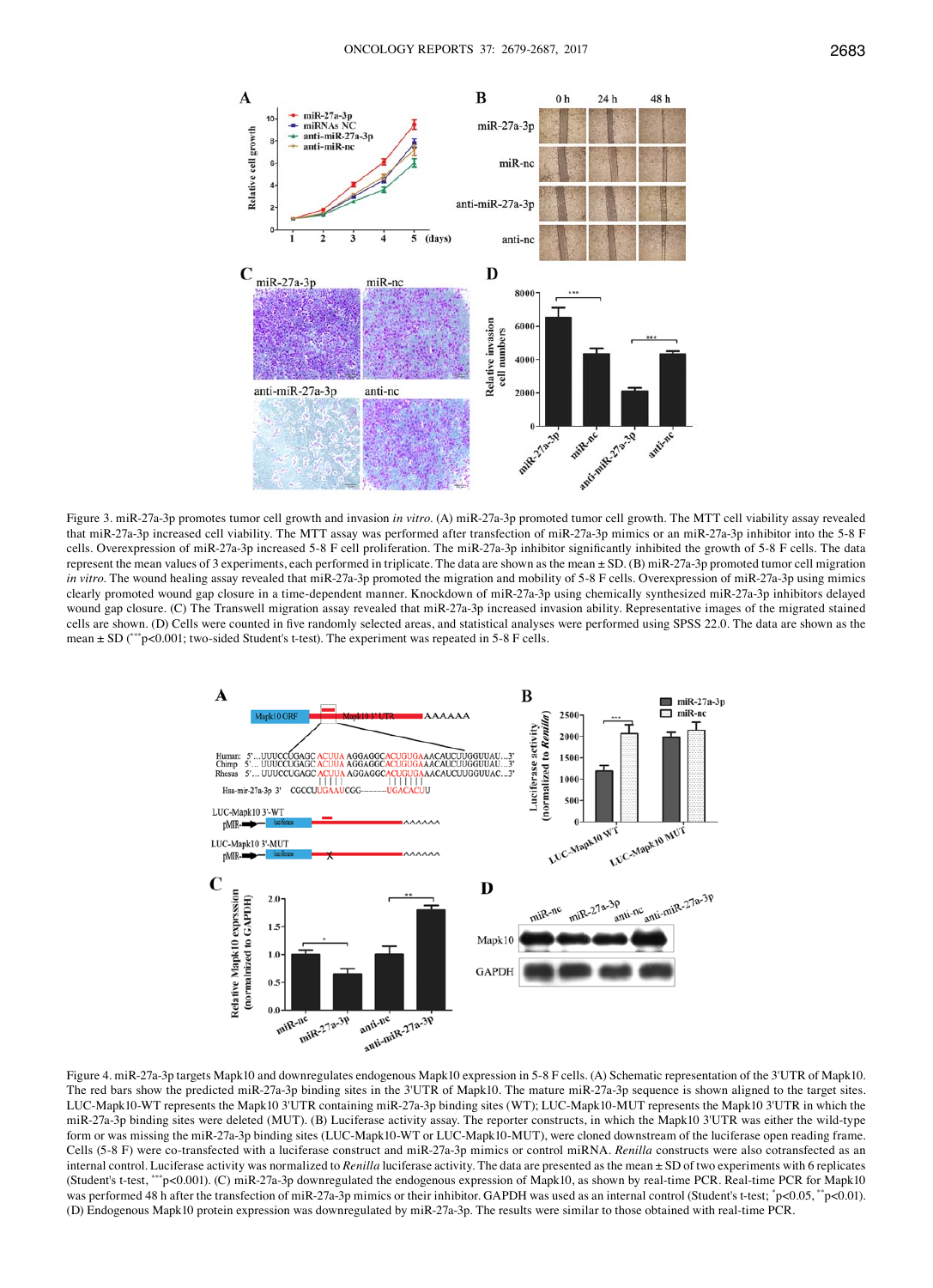

Figure 5. Mapk10 expression in NPC samples and cell lines. (A) RT-PCR analysis of Mapk10 was performed in the 5-8 F, 6-10B and HK-1 cell lines and in NP69 cells (\*p<0.05). Compared to that in the control, the expression of Mapk10 was clearly downregulated in the 5-8 F cells. (B) Real-time RT-PCR analysis of Mapk10 was performed in 68 NPC patient samples and 21 control samples (\*p<0.01). Compared to that in the control samples, the expression of Mapk10 was clearly downregulated in the NPC samples. (C) Kaplan-Meier curves are shown for patients according to tumor expression of Mapk10. NPC death was significantly associated with the expression of Mapk10. Lower overall patient survival  $(n=48)$  was associated with low Mapk10 expression  $(p=0.0418)$ . (D) The correlation between the expression of miR-27a-3p and Mapk10 in 40 NPC patients. (E) The real-time PCR results verify the effectiveness of si-Mapk10. Si-Mapk10-3 was the most effective. NPC, nasopharyngeal carcinoma.

*Mapk10 is a target of miR-27a-3p.* To elucidate the molecular events underlying the increased miR-27a-3p expression in NPC cells, online algorithms for miRNA target prediction (PicTar, RNAhybrid and TargetScan) were used to search for putative miR-27a-3p target genes. Thousands of target genes were predicted for this miRNA. We compared the gene expression profiles of the NPC biopsies and the miRNA expression profiles performed as aforementioned. The expression data (GSE12452) from biopsies of NPC and non-malignant controls were downloaded from the National Center for Biotechnology Information-GEO. Putative target genes of miR-27a-3p that were differentially expressed in the NPC biopsies were identified. Then, the selected genes were analyzed in the context of Gene Ontology (GO) biological processes and the Kyoto Encyclopedia of Genes and Genomes (KEGG) biological pathways using the molecular annotations.

We found that the Mapk10 gene was a target of miR-27a-3p and was downregulated in the NPC samples. The DAVID results revealed that Mapk10 regulation involved the MAPK signaling pathway and pathways in cancer. We attempted to further ascertain these results. A schematic diagram of miR-27a-3p binding sites in the Mapk10 3'UTR is shown in Fig. 4A. To verify these binding sites, we constructed a luciferase reporter vector using the Mapk10 3'UTR, including both the wild-type sequence (WT Mapk10 3'UTR) and one in which the miR-27a-3p binding sites were deleted (MUT Mapk10 3'UTR) (Fig. 4A), and performed gene transfection and luciferase assays. We observed a significant decrease in the luciferase activity in the 5-8 F cells that overexpressed miR-27a-3p. In contrast, the luciferase activity of the construct with the MUT 3'UTR remained unchanged in the

miR-27a-3p-overexpressing 5-8 F cells (Fig. 4B). These results indicate that miR-27a-3p did bind to the WT Mapk10 3'UTR but did not bind to the MUT Mapk10 3'UTR. We also performed qRT-PCR and western blotting experiments. The results of these experiments confirmed that miR-27a-3p overexpression inhibited the expression of endogenous Mapk10 mRNA and protein in the 5-8 F NPC cell line, whereas knockdown of miR-27a-3p expression upregulated endogenous Mapk10 expression (Fig. 4C and D).

*Biological effect of miR-27a-3p is reversed by Mapk10.* To explore the expression of Mapk10 in NPC samples and cell lines, we detected the expression of Mapk10 in 68 NPC samples and 21 healthy nasopharyngeal epithelial tissue samples by quantitative real-time PCR. This analysis confirmed that Mapk10 was downregulated in the NPC samples compared to the healthy control samples (Fig. 5B). The expression of Mapk10 in the 5-8 F NPC cells was also downregulated compared to that in the NP69 cells (Fig. 5A). However, Mapk10 expression in the 6-10B and HK-1 cell lines did not differ from that in the NP69 cells. Kaplan-Meier plots were constructed based on the real-time PCR data (n=48). Increased survival was associated with high Mapk10 expression (Fig. 5C, hazard ratio, 2.216; 95% CI, 1.030-4.769; p=0.0418), demonstrating that death from NPC was associated with low levels of Mapk10 ( $p$ <0.05).

To validate that the carcinogenesis-promoting effect of miR-27a-3p depended on Mapk10, we examined the cell proliferation-promoting effect of miR-27a-3p on NPC cells with and without Mapk10 expression. The MTT assay results revealed that cell growth was obviously promoted by miR-27a-3p compared with the control. However, the cell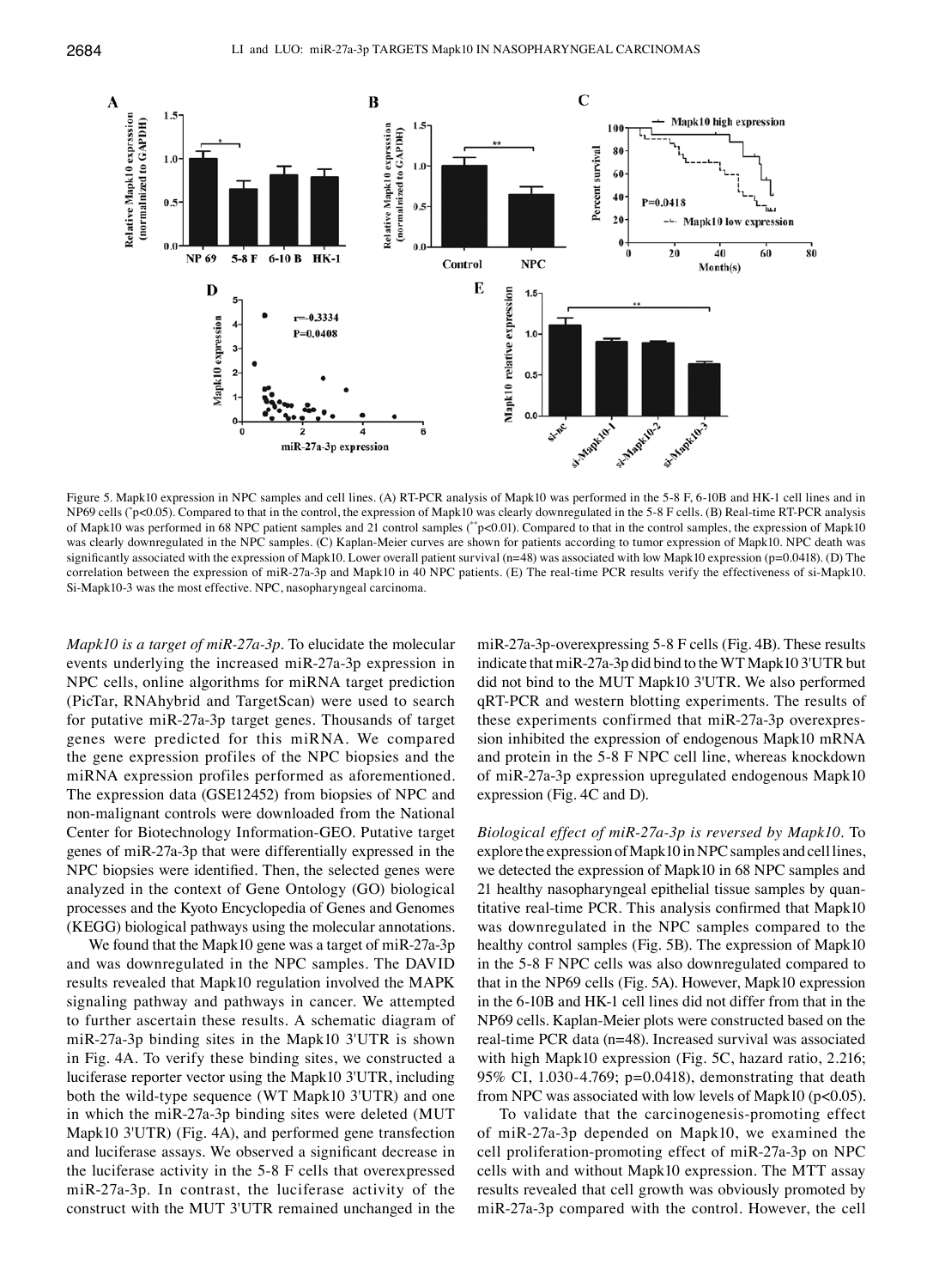

Figure 6. Function of miR-27a-3p in the promotion of 5-8 F cell proliferation and invasion partially depends on Mapk10. (A) The MTT cell viability assay revealed that miR-27a promoted cell viability through Mapk10. An MTT assay was performed after cotransfection of the miR-27a-3p mimics and the Mapk10 construct or control plasmid into 5-8 F cells. Mapk10 transfection decreased the cell proliferation induced by miR-27a-3p. The data represent the mean values of 3 experiments, each performed in triplicate. The data are shown as the mean ± SD. (B) An MTT assay was performed after cotransfection of the miR-27a-3p and the Mapk10 siRNA. The growth-suppressing effect of the miR-27a-3p inhibitor was clearly attenuated when endogenous Mapk10 was knocked down. The data represent the mean ± SD of 3 experiments, each performed in triplicate. (C) Transwell migration assays revealed that miR-27a-3p increased cell invasive ability through Mapk10. Representative images show the stained migrated cells. Mapk10 transfection clearly decreased the cell invasion induced by miR-27a-3p. (D) The cells in five randomly selected fields in C were counted, and statistical analyses were performed using SPSS 22.0. The data are shown as the mean  $\pm$  SD (\*\*\*p<0.001; two-sided Student's t-test). (E) Transwell migration assays revealed that transfection of the miR-27a-3p inhibitor clearly decreased the number of migrated cells, but knockdown of endogenous Mapk10 partially reversed the inhibitory effect of miR-27a-3p. (F) The cells in five randomly selected fields in E were counted, and statistical analyses were performed using SPSS 22.0. The data are shown as the mean ± SD (\*\*\*p<0.001; two-sided Student's t-test).

growth-promoting effect of miR-27a-3p was reversed by exogenous Mapk10 compared to the scrambled control (Fig. 6A). In contrast, treating the Mapk10-knockdown cells with antimiR-27a-3p did not have the antitumor growth effect observed in the intact 5-8 F cells (Fig. 6B). The Transwell with Matrigel (BD Biosciences) assay produced results similar to those of the MTT assay (Fig. 6C-F). These data indicated that miR-27a-3p promotes the growth and invasion of NPC cells, at least partially, by targeting Mapk10.

## **Discussion**

miR-27a-3p is a member of the miR-23a~27-24a cluster. The role of the cluster, either oncogenic or suppressive, determines its function in disease. However, the expression levels of the 3 family members within the cluster under pathological conditions differ. In some diseases, miR-27a is significantly upregulated; for example, it is upregulated in laryngeal tumor tissues compared to adjacent non-tumor tissues. In addition, it acts as an oncogene in laryngeal squamous cell carcinoma through downregulation of PLK2 (27). Liu *et al* further revealed that miR-27b upregulation by the human papillomavirus 16E7 promotes proliferation and suppresses apoptosis by targeting polo-like kinase 2 in cervical cancer (28). miR-27a-3p was also found to promote esophageal cancer cell proliferation via F-box and WD repeat domain-containing 7 (FBXW7) suppression (29). However, conflicting results regarding the function of miR-27a have also been reported. For example, EGFR was found to be a novel target of miR-27a in renal cell carcinoma (30), and miR-27a-3p was reported to inhibit melanogenesis by suppressing Wnt3a at the post-transcriptional level (31). The expression of miR-27a-3p in NPC was confirmed by Illumina Hiseq2000 deep sequencing of laser-microdissected biopsies from 12 NPC and 8 chronic nasopharyngitis patients (23). However, there were no data concerning the association of miR-27a-3p expression with NPC TNM or prognosis. In the present study, we also found that the expression of miR-27a-3p was upregulated in NPC using miRNA array chips (Fig. 1). We also confirmed the miR-27a-3p expression results by quantitative real-time PCR in 68 NPC samples and 21 healthy nasopharyngeal epithelial tissue samples. We found that the expression level of miR-27a-3p in the NPC samples gradually increased with clinical stage (Table I). The Kaplan-Meier plots also showed that low expression of miR-27a-3p was associated with high survival (Fig. 2C), demonstrating that death from NPC was associated with high levels of miR-27a-3p (p<0.05). We also examined the association of the characteristics of 68 NPC samples, including age, gender, lymph node metastasis, clinical stage and EBV (VCA-IgA), with the expression of miR-27a-3p (Table I).

Furthermore, the MTT assay revealed that miR-27a-3p overexpression increased cell viability. In contrast, the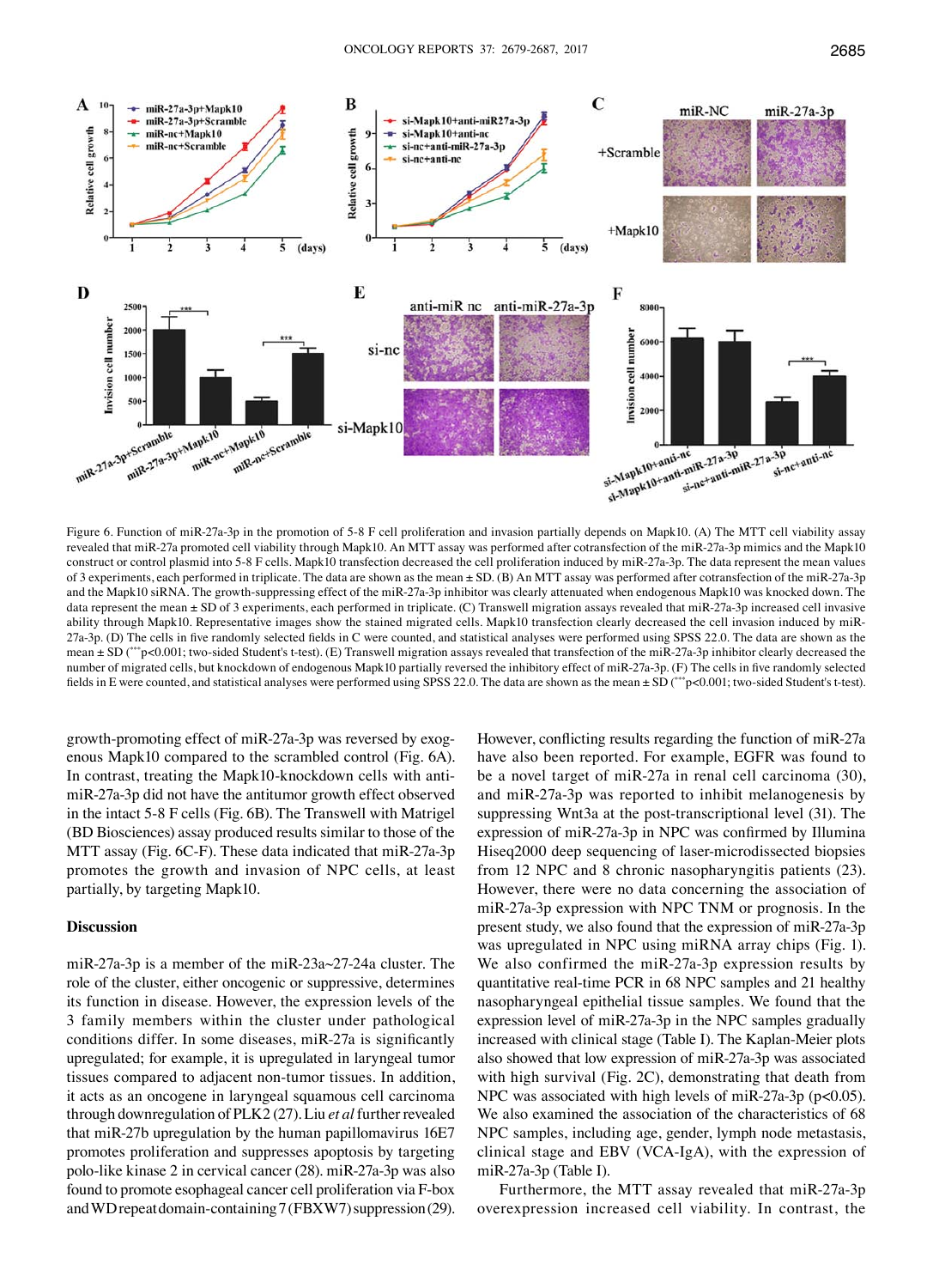miR-27a-3p inhibitor (anti-miR-27a-3p) obviously inhibited the growth compared to the control-treated cells (Fig. 3A). The wound healing (Fig. 3B) assay and Transwell invasion assay (Fig. 3C and D) also revealed that miR-27a-3p promoted NPC cell proliferation, migration and invasion *in vitro* more than the controls. In contrast, the miR-27a-3p inhibitor obviously inhibited the growth and invasion of the NPC cells. These results indicate that miR-27a-3p may play an important role in the progression of NPC.

Bioinformatics algorithms have played a key role in the discovery of miRNA target genes. MiRNAome, TargetScan, PicTar and miRanda are commonly used to predict miRNA target genes. However, the targets predicted by these algorithms are not always consistent. It is necessary to further confirm that the predicted target genes are related to the regulatory function of the miRNA. In the present study, the thousands of predicted target genes were refined by screening specifically for nasopharyngeal genes. Another data reduction strategy is to compare the miRNA expression and cDNA expression data and select the miRNAs whose expression is consistent with the cDNA expression. The cDNA expression data (GSE12452) were downloaded from the publicly accessible GEO Data. Using these data reduction strategies, we identified 224 mRNAs that were downregulated in NPC as potential target genes of miR-27a-3p. The subsequent luciferase reporter experiment confirmed that Mapk10 was a target of miR-27a-3p. Exogenous miR-27a-3p inhibited the expression of endogenous Mapk10 mRNA and protein, whereas knockdown of miR-27a-3p expression upregulated endogenous Mapk10 expression (Fig. 4C and D).

Mapk10 is a member of the MAP kinase family. MAP kinases act as integration points for multiple biochemical signals and are involved in a wide variety of cellular processes, such as proliferation, differentiation, transcription regulation and development (32,33). Targeted deletion of this gene in mice suggests that it may have a role in stress-induced neuronal apoptosis (34). However, spliced transcript variants encoding different isoforms have also been described for this gene. Yoo *et al* showed that Mapk10 is a novel epigenetic marker in chromophobe kidney cancer. Ying *et al* (35) reported that the expression of Mapk10 and PTPN13 was frequently downregulated or silenced in non-Hodgkin's lymphoma (94%, 15 of 16), Hodgkin's lymphoma (50%, 3 of 6), breast (30%, 3 of 10), gastric (60%, 6 of 10) and hepatocellular (67%, 8 of 12) carcinoma cell lines; however, Mapk10 expression in the CNE1, CNE2, and HK1 NPC cell lines did not differ from that in control cells. In the present study, we found low expression of Mapk10 in 48 NPC and 21 control samples. The Kaplan-Meier plots showed that increased survival was associated with low expression of Mapk10 (Fig. 5C, hazard ratio, 2.216; 95% CI, 1.030-4.769; p=0.0418, n=48), demonstrating that death from NPC was associated with low levels of Mapk10 ( $p<0.05$ ). These results were also consistent with the GEO data (GSE12452) for 25 NPC and 3 control samples.

In the present study, miR-27a-3p was found to be upregulated in NPC, and its expression level was associated with lymph node metastasis, clinical stage and EBV (VCA-IgA). miR-27a-3p also promoted 5-8 F growth and mobility, an effect that at least partially depended on Mapk10.

### **Acknowledgements**

The present study was supported by funding from the National Natural Science Foundation, China (grant no. 81301024), the Hunan Natural Science Foundation (grant no. 14JJ3033), and the post-doctoral fund of China (nos. 2014M550427 and 2015T80892).

#### **References**

- 1. Lu J, Getz G, Miska EA, Alvarez-Saavedra E, Lamb J, Peck D, Sweet-Cordero A, Ebert BL, Mak RH, Ferrando AA, et al: MicroRNA expression profiles classify human cancers. Nature 435: 834-838, 2005.
- 2. Hanahan D and Weinberg RA: Hallmarks of cancer: The next generation. Cell 144: 646-674, 2011.
- 3. Yang LH, Dong Z and Gong ZH: Extracellular miRNA: A novel molecular biomarker for lung cancer. Yi Chuan 34: 651-658, 2012 (In Chinese).
- 4. Gao W, Lu X, Liu L, Xu J, Feng D and Shu Y: MiRNA-21: A biomarker predictive for platinum-based adjuvant chemotherapy response in patients with non-small cell lung cancer. Cancer Biol Ther 13: 330-340, 2012.
- 5. Ebert MS and Sharp PA: Roles for microRNAs in conferring robustness to biological processes. Cell 149: 515-524, 2012.
- 6. Bartel DP: MicroRNAs: Target recognition and regulatory functions. Cell 136: 215-233, 2009.
- 7. Bowen T, Jenkins RH and Fraser DJ: MicroRNAs, transforming growth factor beta-1, and tissue fibrosis. J Pathol 229: 274-285, 2013.
- 8. Zhou L, Liang X, Zhang L, Yang L, Nagao N, Wu H, Liu C, Lin S, Cai G and Liu J: MiR-27a-3p functions as an oncogene in gastric cancer by targeting BTG2. Oncotarget 7: 51943-51954, 2016.
- 9. Guo D, Li Q, Lv Q, Wei Q, Cao S and Gu J: MiR-27a targets sFRP1 in hFOB cells to regulate proliferation, apoptosis and differentiation. PLoS One 9: e91354, 2014.
- 10. Urbich C, Kaluza D, Frömel T, Knau A, Bennewitz K, Boon RA, Bonauer A, Doebele C, Boeckel JN, Hergenreider E, et al: Bonauer A, Doebele C, Boeckel JN, Hergenreider E, *et al*: MicroRNA-27a/b controls endothelial cell repulsion and angio- genesis by targeting semaphorin 6A. Blood 119: 1607-1616, 2012.
- 11. Deng M, Tang H, Zhou Y, Zhou M, Xiong W, Zheng Y, Ye Q, Zeng X, Liao Q, Guo X, *et al*: miR-216b suppresses tumor growth and invasion by targeting KRAS in nasopharyngeal carcinoma. J Cell Sci 124: 2997-3005, 2011.
- 12. Luo Z, Dai Y, Zhang L, Jiang C, Li Z, Yang J, McCarthy JB, She X, Zhang W, Ma J, *et al*: miR-18a promotes malignant progression by impairing microRNA biogenesis in nasopha-<br>ryngeal carcinoma. Carcinogenesis 34: 415-425, 2013.
- 13. Alajez NM, Lenarduzzi M, Ito E, Hui AB, Shi W, Bruce J, Yue S, Huang SH, Xu W, Waldron J, et al: MiR-218 suppresses nasopha-Huang SH, Xu W, Waldron J, *et al*: MiR-218 suppresses nasopha- ryngeal cancer progression through downregulation of survivin and the SLIT2-ROBO1 pathway. Cancer Res 71: 2381-2391, 2011.
- 14. Lu J, He ML, Wang L, Chen Y, Liu X, Dong Q, Chen YC, Peng Y, Yao KT, Kung HF, *et al*: MiR-26a inhibits cell growth and tumorigenesis of nasopharyngeal carcinoma through repression of EZH2. Cancer Res 71: 225-233, 2011.
- 15. Ji Y, He Y, Liu L and Chong X: MiRNA-26b regulates the expression of cyclooxygenase- $\tilde{2}$  in desferrioxamine-treated CNE cells. FEBS Lett 584: 961-967, 2010.
- 16. Li G, Wu Z, Peng Y, Liu X, Lu J, Wang L, Pan Q, He ML and Li XP: MicroRNA-10b induced by Epstein-Barr virus-encoded latent membrane protein-1 promotes the metastasis of human nasopharyngeal carcinoma cells. Cancer Lett 299: 29-36, 2010.
- 17. Wong TS, Man OY, Tsang CM, Tsao SW, Tsang RK, Chan JY, Ho WK, Wei WI and To VS: MicroRNA let-7 suppresses nasopharyngeal carcinoma cells proliferation through downregulating c-Myc expression. J Cancer Res Clin Oncol 137: 415-422, 2011.
- 18. Zhang L, Deng T, Li X, Liu H, Zhou H, Ma J, Wu M, Zhou M, Shen S, Li X, et al: microRNA-141 is involved in a nasopharyngeal carcinoma-related genes network. Carcinogenesis 31: 559-566, 2010.
- 19. Xia H, Ng SS, Jiang S, Cheung WK, Sze J, Bian XW, Kung HF and Lin MC: miR-200a-mediated downregulation of ZEB2 and CTNNB1 differentially inhibits nasopharyngeal carcinoma cell growth, migration and invasion. Biochem Biophys Res Commun 391: 535-541, 2010.